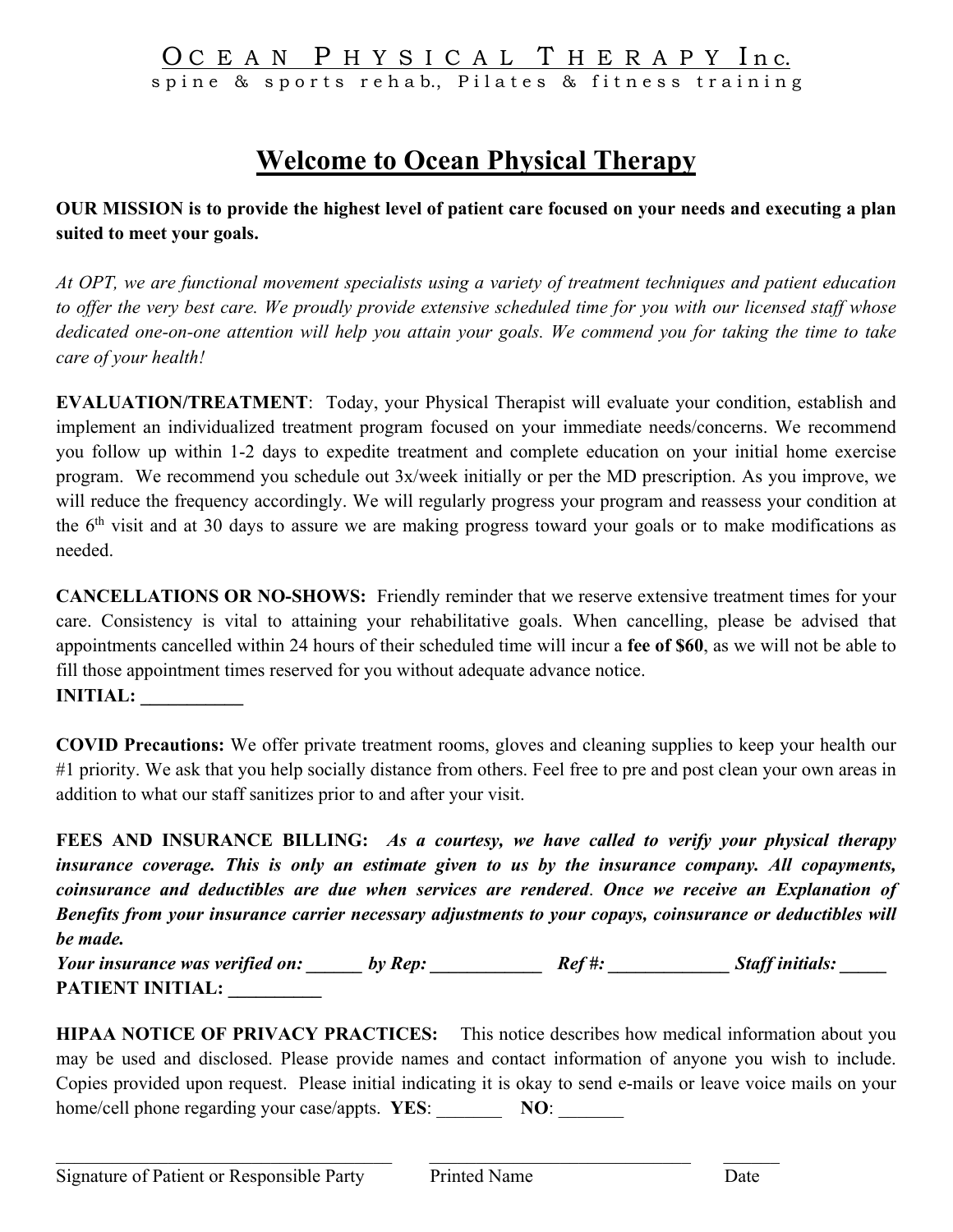O C E A N P H Y S I C A L T H E R A P Y In c. spine & sports rehab., Pilates & fitness training

## **Personal Information**

| Other____                                                                         |                                                                      |                                                                                      | Is your condition accident related? Yes/ No Motor Vehicle Accident ____ Work related accident _____ |
|-----------------------------------------------------------------------------------|----------------------------------------------------------------------|--------------------------------------------------------------------------------------|-----------------------------------------------------------------------------------------------------|
|                                                                                   |                                                                      |                                                                                      |                                                                                                     |
|                                                                                   |                                                                      | Sex: Female / Male Marital Status: Single / Married / Divorced / Widowed / Separated |                                                                                                     |
|                                                                                   |                                                                      |                                                                                      |                                                                                                     |
|                                                                                   |                                                                      |                                                                                      |                                                                                                     |
|                                                                                   | Email: Mome Phone: Mome Phone: Manual Cell Phone: Manual Cell Phone: |                                                                                      |                                                                                                     |
|                                                                                   |                                                                      |                                                                                      |                                                                                                     |
|                                                                                   |                                                                      |                                                                                      | Phone: Relationship: Relationship:                                                                  |
|                                                                                   |                                                                      |                                                                                      |                                                                                                     |
|                                                                                   |                                                                      |                                                                                      |                                                                                                     |
|                                                                                   |                                                                      | Full Time / Part Time / Disabled / Retired / Other:                                  |                                                                                                     |
|                                                                                   |                                                                      |                                                                                      |                                                                                                     |
|                                                                                   |                                                                      |                                                                                      | Parent/Guardian/Primary Insurance Holder Employer Name: _________________________                   |
| Job Title: ___________________Employer Address: _________________________________ |                                                                      |                                                                                      |                                                                                                     |
|                                                                                   |                                                                      |                                                                                      | Full Time / Part Time / Disabled / Retired / Other:                                                 |
|                                                                                   |                                                                      |                                                                                      |                                                                                                     |
|                                                                                   |                                                                      | <b>Appointment Reminder</b>                                                          |                                                                                                     |
| <b>Text</b>                                                                       | ΙI                                                                   | <b>Provider:</b> $\Box$ AT&T                                                         |                                                                                                     |
| E-Mail                                                                            |                                                                      | $\Box$ Verizon                                                                       |                                                                                                     |
|                                                                                   |                                                                      | $\Box$ T- Mobile                                                                     |                                                                                                     |
| <b>None</b>                                                                       |                                                                      |                                                                                      | $\Box$ Other:                                                                                       |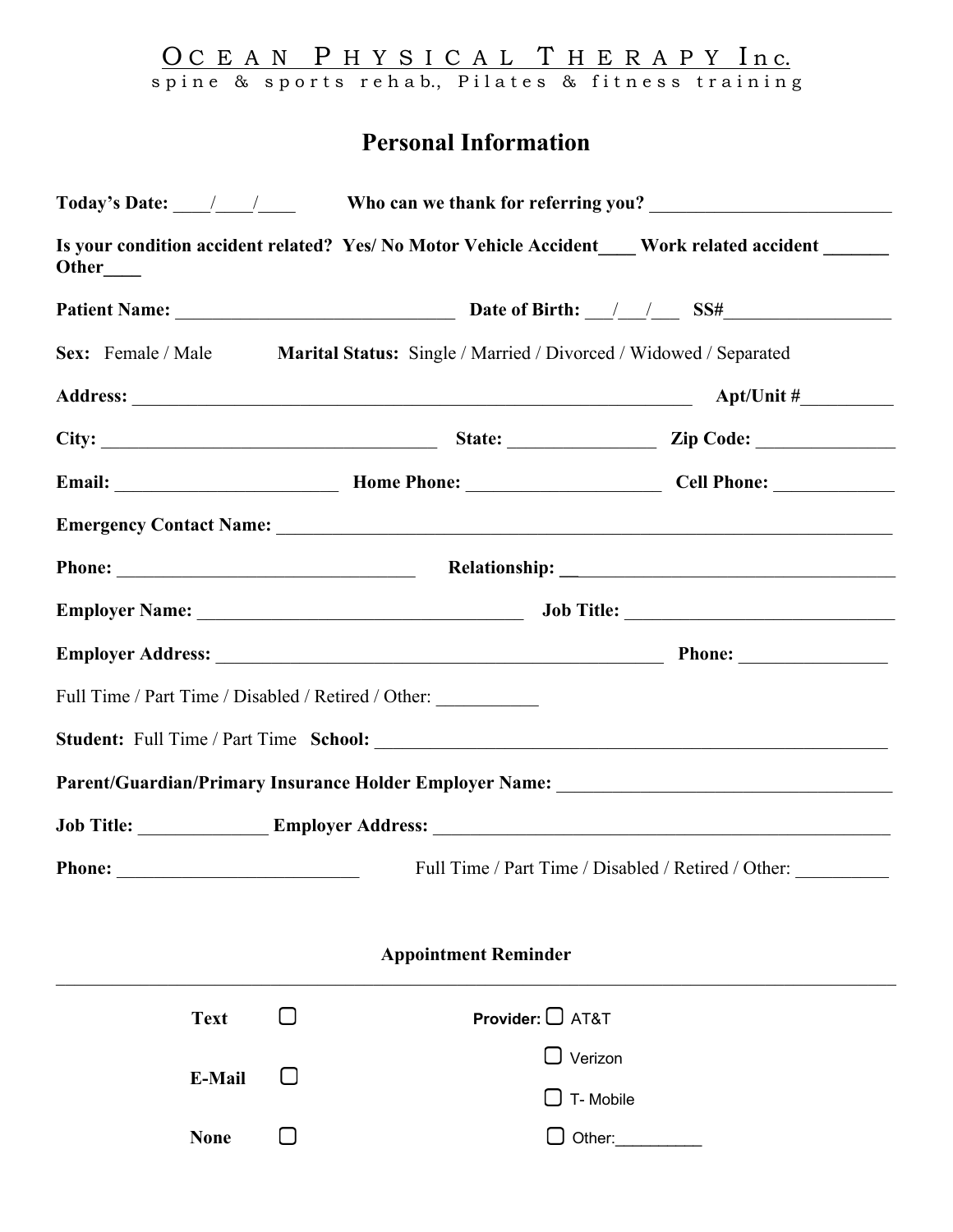### O C E A N P H Y S I C A L T H E R A P Y In c. spine & sports rehab., Pilates & fitness training

## **Current Medical Complaint**

| Is your condition accident related? Yes/ No Motor Vehicle Accident____ Work related accident ____ |                                                                                                  |                                                                                                         |  |  |
|---------------------------------------------------------------------------------------------------|--------------------------------------------------------------------------------------------------|---------------------------------------------------------------------------------------------------------|--|--|
|                                                                                                   |                                                                                                  |                                                                                                         |  |  |
|                                                                                                   |                                                                                                  |                                                                                                         |  |  |
|                                                                                                   | Handedness: Right / Left Do you smoke? Yes / No                                                  |                                                                                                         |  |  |
|                                                                                                   | My job/sport/school requires me to: walk / sit / stand / run / lift / carry / push / pull        |                                                                                                         |  |  |
|                                                                                                   |                                                                                                  | Has your doctor restricted you from any activity? Lifting _______ lbs. Bending ________ Other _______   |  |  |
|                                                                                                   |                                                                                                  | Management of injury to date: Physical Therapy / Chiropractic / Acupuncture / Ice / Heat / Other / None |  |  |
|                                                                                                   |                                                                                                  |                                                                                                         |  |  |
|                                                                                                   | Have you had: Injections / X-rays / CAT scans / MRI's for this problem? YES                      | N <sub>O</sub>                                                                                          |  |  |
|                                                                                                   |                                                                                                  |                                                                                                         |  |  |
|                                                                                                   | Describe pain: Constant / Intermittent / Occasional / Shooting / Burning / Aching / Sharp / Dull |                                                                                                         |  |  |
|                                                                                                   |                                                                                                  |                                                                                                         |  |  |
| I have:                                                                                           | Numbness in my                                                                                   | Tingling in my                                                                                          |  |  |
|                                                                                                   |                                                                                                  |                                                                                                         |  |  |
|                                                                                                   | These specific activities <b>INCREASE</b> my pain:                                               |                                                                                                         |  |  |

These specific activities **DECREASE** my pain:

## **GOALS:**

What goals would you like to meet by the end of physical therapy?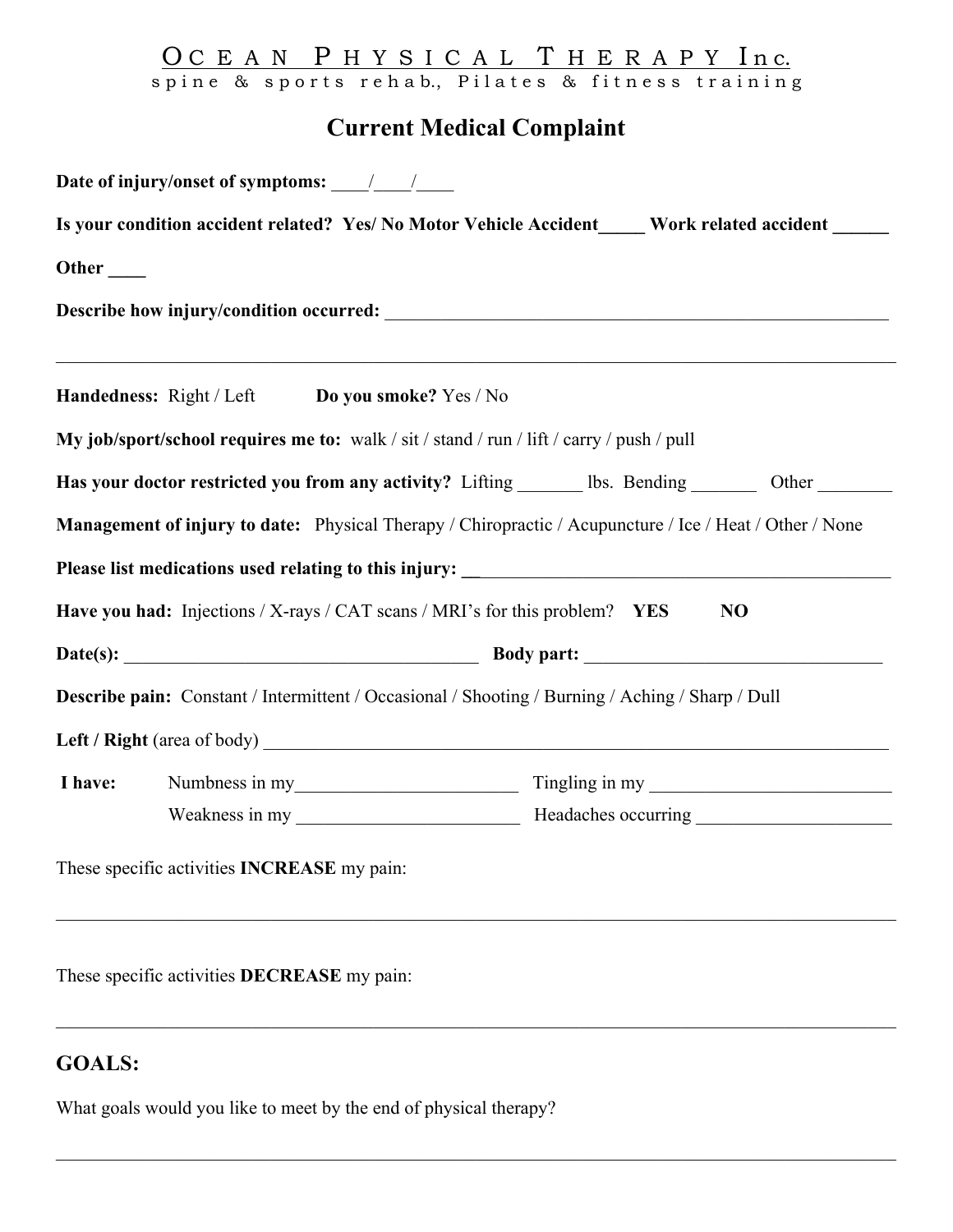O C E A N P H Y S I C A L T H E R A P Y In c. spine & sports rehab., Pilates & fitness training

**Medical History**

**Describe previous injuries or surgeries you have had:**

|                                                                                                                                                                                                                                                                                                                                            | <b>Date</b><br>Date<br>the control of the control of the control of<br>Date<br>Date                                                                                                                                                                                                                                                                                                             |
|--------------------------------------------------------------------------------------------------------------------------------------------------------------------------------------------------------------------------------------------------------------------------------------------------------------------------------------------|-------------------------------------------------------------------------------------------------------------------------------------------------------------------------------------------------------------------------------------------------------------------------------------------------------------------------------------------------------------------------------------------------|
| Please write 'YES' or 'NO' as appropriate and give details only if not addressed above:                                                                                                                                                                                                                                                    |                                                                                                                                                                                                                                                                                                                                                                                                 |
| <b>YES/NO</b>                                                                                                                                                                                                                                                                                                                              | <b>DETAILS</b>                                                                                                                                                                                                                                                                                                                                                                                  |
| Do you have a metal implant or pacemaker in your body?<br>Are you pregnant?<br>Do you have any loss/transplant/impairment of any organ?<br>Have you been diagnosed with cancer in any area?<br>Have you had weight loss not associated with a nutritional<br>change?<br>Is your general health status poor?<br>Are you severely depressed? | <u> 1989 - Johann John Stone, mars eta bainar eta bainar eta baina eta baina eta baina eta baina eta baina eta b</u><br><u> 1990 - Johann John Stoff, mars and de Brasilian (b. 1980)</u><br><u> 1980 - Andrea Station, amerikansk politik (d. 1980)</u><br><u> 1989 - Johann Barbara, margaret eta idazlea (h. 1989).</u><br><u> 1989 - Johann John Stein, mars eta biztanleria (h. 1989).</u> |
| Do you drink alcohol?                                                                                                                                                                                                                                                                                                                      |                                                                                                                                                                                                                                                                                                                                                                                                 |
| Balance problems / falls<br>Do you have irregularities of the following systems?                                                                                                                                                                                                                                                           |                                                                                                                                                                                                                                                                                                                                                                                                 |
| Head, ears, nose or throat                                                                                                                                                                                                                                                                                                                 |                                                                                                                                                                                                                                                                                                                                                                                                 |
| Lungs (asthma, cough, etc.)                                                                                                                                                                                                                                                                                                                |                                                                                                                                                                                                                                                                                                                                                                                                 |
| Heart (high blood pressure, heart attacks, etc.)<br>Circulation (blood clots, poor circulation, etc.)                                                                                                                                                                                                                                      |                                                                                                                                                                                                                                                                                                                                                                                                 |
| Gastro-intestinal (ulcers, etc.)                                                                                                                                                                                                                                                                                                           |                                                                                                                                                                                                                                                                                                                                                                                                 |
| Eyes (including recent change in acuity)                                                                                                                                                                                                                                                                                                   |                                                                                                                                                                                                                                                                                                                                                                                                 |
| Genitourinary (kidney, incontinence, etc.)                                                                                                                                                                                                                                                                                                 |                                                                                                                                                                                                                                                                                                                                                                                                 |
| Musculoskeletal (fractures, sprains, arthritis, etc.)                                                                                                                                                                                                                                                                                      |                                                                                                                                                                                                                                                                                                                                                                                                 |
| Neuromuscular (weakness, strains, numbness etc.)                                                                                                                                                                                                                                                                                           |                                                                                                                                                                                                                                                                                                                                                                                                 |
| Neurological (stroke, Parkinson's, seizures, etc.)                                                                                                                                                                                                                                                                                         |                                                                                                                                                                                                                                                                                                                                                                                                 |
| Metabolic/endocrine (thyroid, diabetes, etc.)                                                                                                                                                                                                                                                                                              |                                                                                                                                                                                                                                                                                                                                                                                                 |
| Skin (rashes, etc.)                                                                                                                                                                                                                                                                                                                        |                                                                                                                                                                                                                                                                                                                                                                                                 |
| Dental (TMJ, etc.)                                                                                                                                                                                                                                                                                                                         |                                                                                                                                                                                                                                                                                                                                                                                                 |